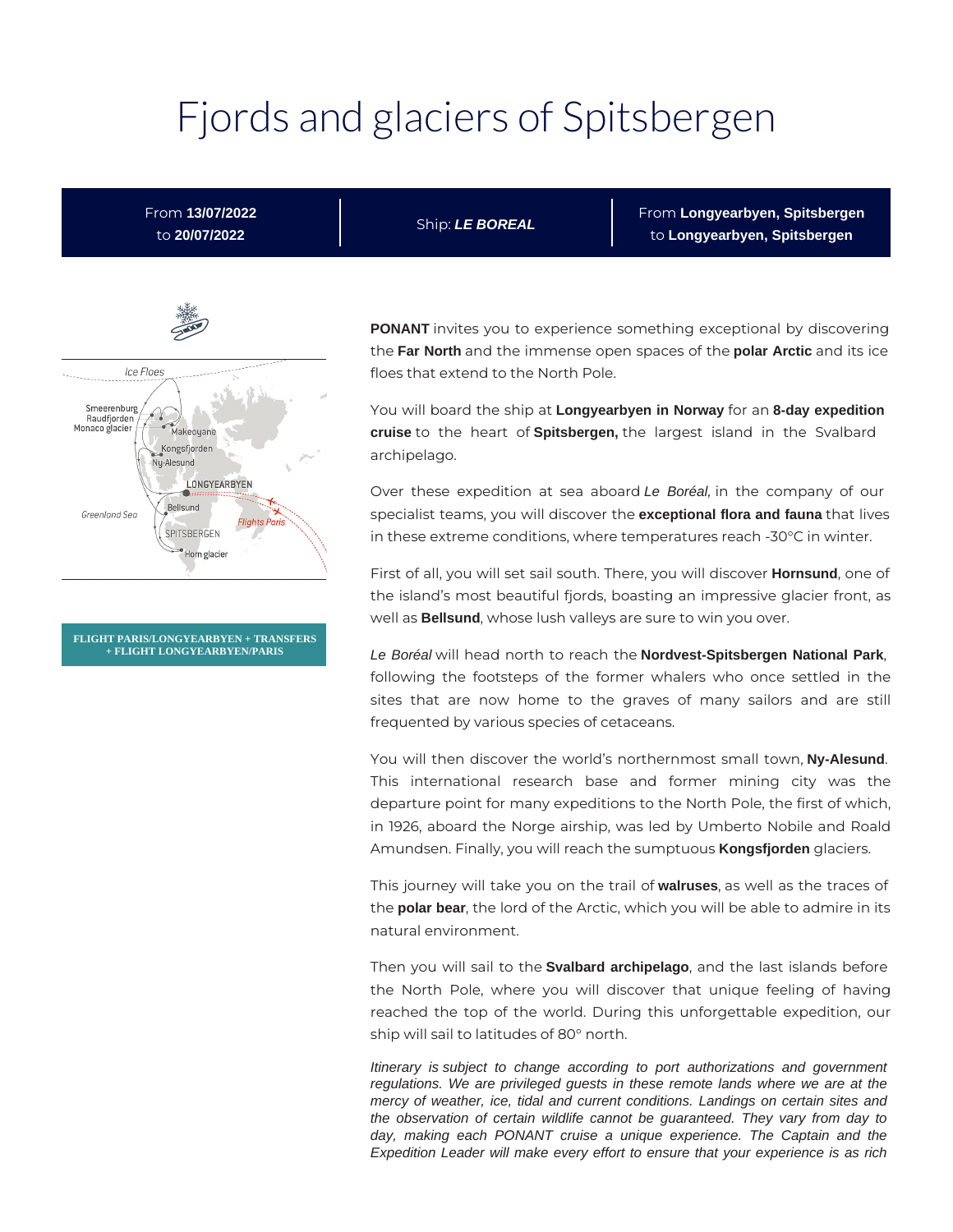as possible, while complying with the safety rules and instructions imposed by the AECO.



The information in this document is valid as of 06/07/2022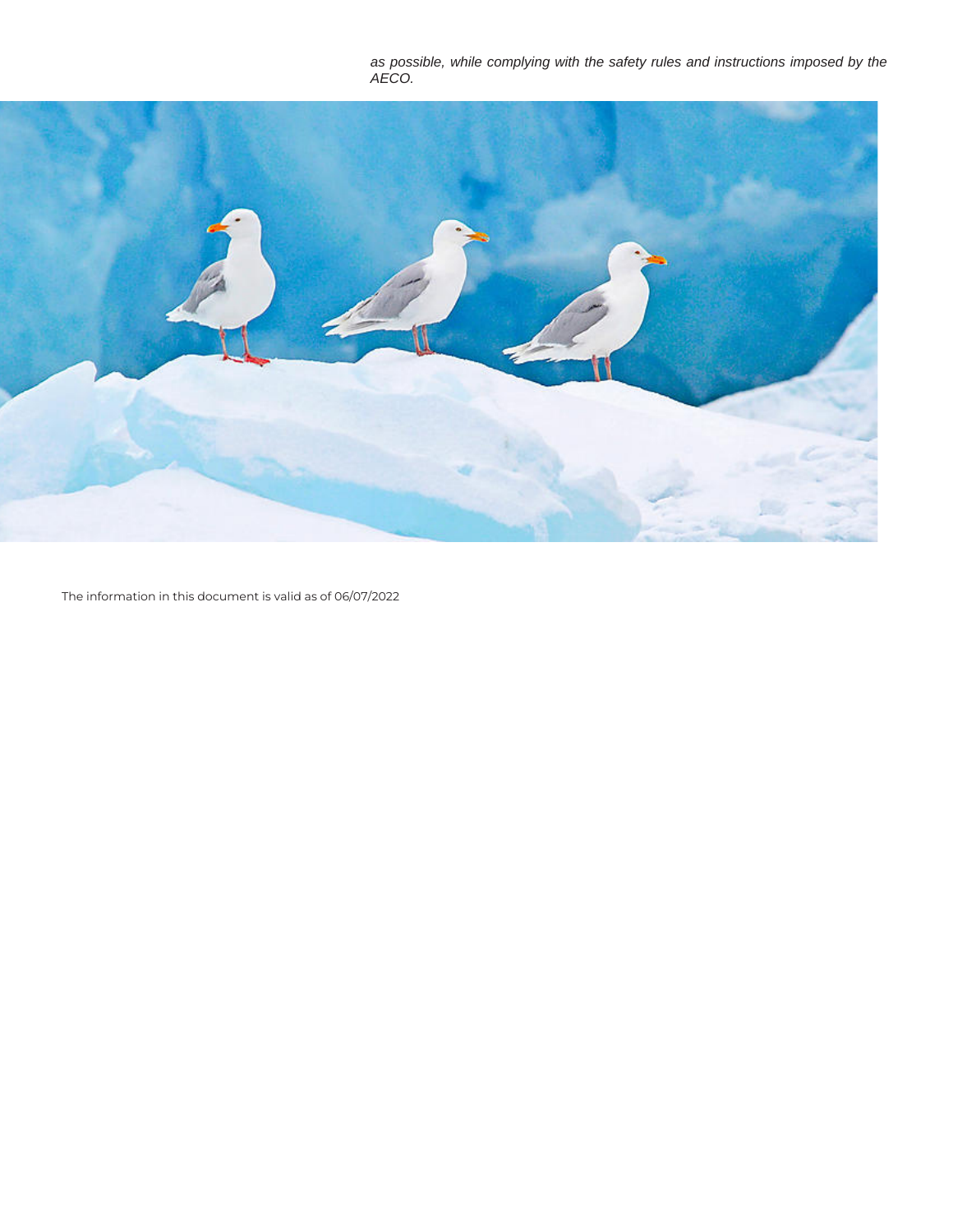# Fjords and glaciers of Spitsbergen **YOUR STOPOVERS :**

# **LONGYEARBYEN, SPITSBERGEN**

Embarkation 13/07/2022 from 16:00 to 17:00 Departure 13/07/2022 at 18:00

**Longyearbyen** is the capital of the Norwegian **Svalbard** archipelago, located on **Svalbard's** main island, and is the northernmost territorial capital on the planet. With winter temperatures dropping to below 40°C, the landscapes of this mining town are simply breathtaking. The glaciers, the mountains stretching as far as the eye can see and the untouched nature, make you feel like you're in completely unexplored territory.

#### **HORNSUND**

Arrival 14/07/2022 Departure 14/07/2022

Nestling between **millennial glaciers** and carved mountains, and considered to be "the crown of Arctic Norway", Spitsbergen is a place that never sees the night. Your ship will take you closer to this fascinating archipelago and, more particularly, the **Hornsund fjord**. Considered to be **Svalbard's southernmost fjord**, it is especially reputed to be its most stunning: at the end of its vast bay, 8 great glaciers slowly make their way down to the sea before giving way to the many icebergs elegantly drifting along its cold and mysterious waters.

#### **BELLSUND, SPITSBERGEN**

Arrival 15/07/2022 Departure 15/07/2022

You will head to the **Bellsund fjord** to follow in the footsteps of the first explorers who came from the Norwegian coast, or those of the many fur traders seeking game and trophies. Boasting an astonishingly rich wildlife, the arms of the fjord separate to form two lush valleys. Give free rein to your imagination in the heart of this majestic natural environment where time seems to stand still.

# **SAILING TOWARD THE ICE FLOES**

Arrival 16/07/2022 Departure 16/07/2022

Your captain will sail right up to the **limit of the ice**, to the **edge of the ice floe**. Weather conditions and state of the ice allowing, you will be able to go out in a zodiac dinghy for a unique experience in the middle of these floating slabs of ice. In addition to this grandiose journey through the middle of these floes with their cut and blue-tinged edges, sometimes over 2 metres thick, it is also often an opportunity to see a particular kind of fauna, totally dependent on the ice floe: **birds, seals** and **polar bears**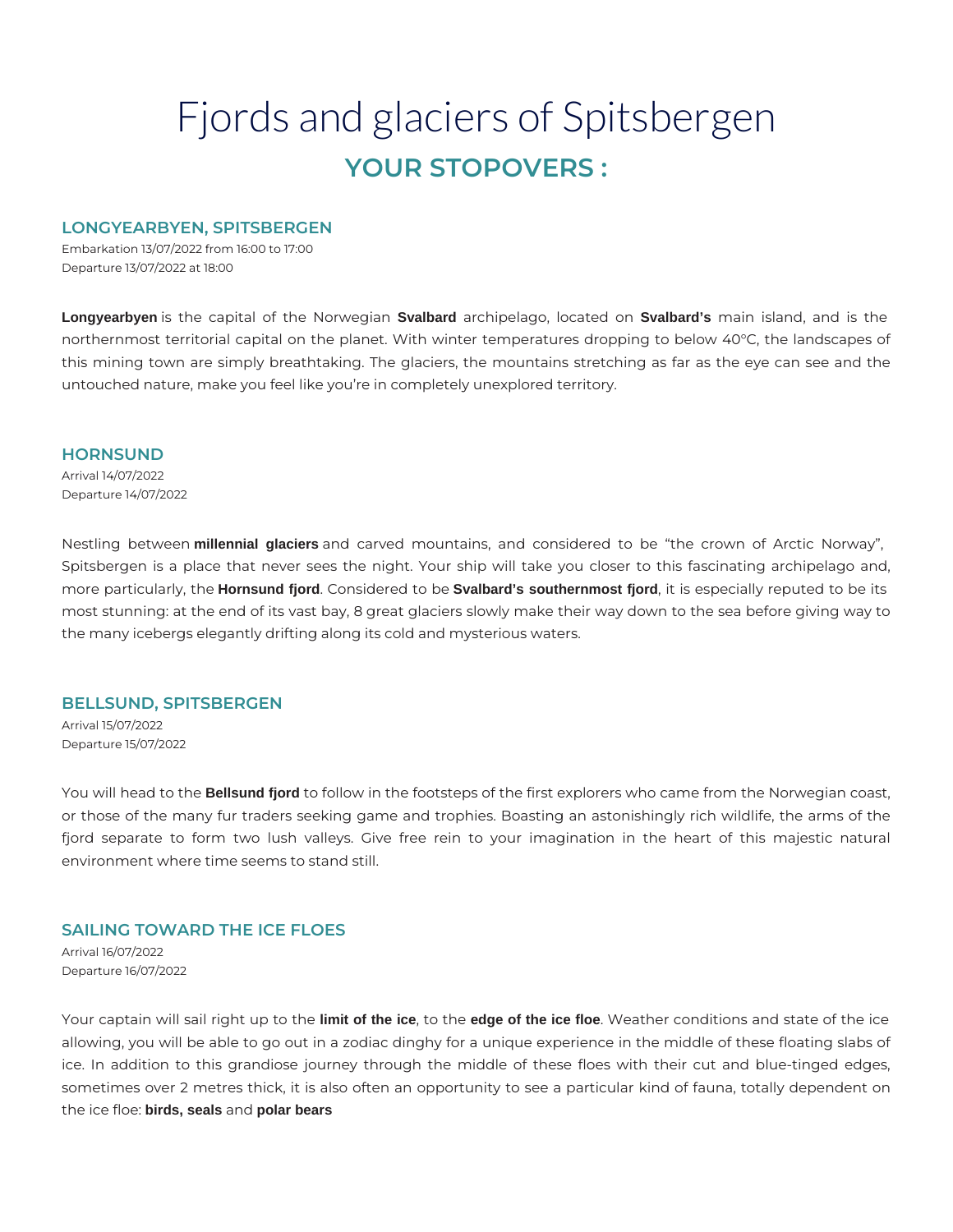#### **MAKEOYANE, SPITSBERGEN**

Arrival 17/07/2022 Departure 17/07/2022

.

Måkeøyane is a small **archipelago** in the heart of the **Woodfjorden**, whose names is a reference to the large quantities of driftwood washing up on the beaches. It is located at the intersection between the Bockfjorden and the Liefdefjorden which leads to the **Monaco Glacier**, one of the most beautiful in Spitsbergen. As you sail around these little islands, you will be able to observe **Arctic terns** whose eggs sometimes attract **polar bears**.

# **MONACO GLACIER, SPITSBERGEN**

Arrival 17/07/2022 Departure 17/07/2022

Located to the North-West of the Svalbard archipelago, **the Monaco Glacier** is probably one of Spitsbergen's most beautiful and majestic. Named in honour of **Prince Albert I of Monaco**, a sailor, it stands as an impenetrable, bluetinged jagged wall, the last glacier before reaching a latitude of 80° North. Imagine the sound of the ice cracking as it breaks free and crashes into the **transparent water**. And to make the magical landscape even more perfect, you might be lucky enough to spot **bears** and **whales**, as these two animals have a special fondness for this area.

# **RAUDFJORDEN, SPITSBERGEN**

Arrival 18/07/2022 Departure 18/07/2022

**Raudfjorden** means "**red fjord**", from the colour of the sandstone of the surrounding mountains. Along the west coast of this 20 km fjord, dissected by many shallow bays, you will be able to admire some of Spitsbergen's most **spectacular ice formations.** At the extremity of the fjord, two offshoots lead to the magnificent glaciers of Chauveaubreen and **Raudfjordbreen** which is 3 km wide. To the east, Alicehamna Beach in Bruceneset Bay has seen trappers, fishermen and explorers arrive for centuries, as evidenced by the "Raudfjordhytta" - the cabin of a Swedish trapper built in 1927.

#### **SMEERENBURG, SPITSBERGEN**

Arrival 18/07/2022 Departure 18/07/2022

Located at the far north-west of the **Svalbard archipelago**, at the intersection of oceanic and Arctic influences, **Smeerenburg** is a former Dutch whaling colony on the southern part of **Amsterdam Island**. In a landscape of hills with steep slopes, plateaux, lakes and lagoons, you will anchor at a **sandy beach**. Dotted with **driftwood** and the **remains of ovens** that were used to melt the **whale** blubber, this is one of Spitsbergen's most important archaeological sites. At the height of the whaling activity, 200 men worked here and several are buried here.